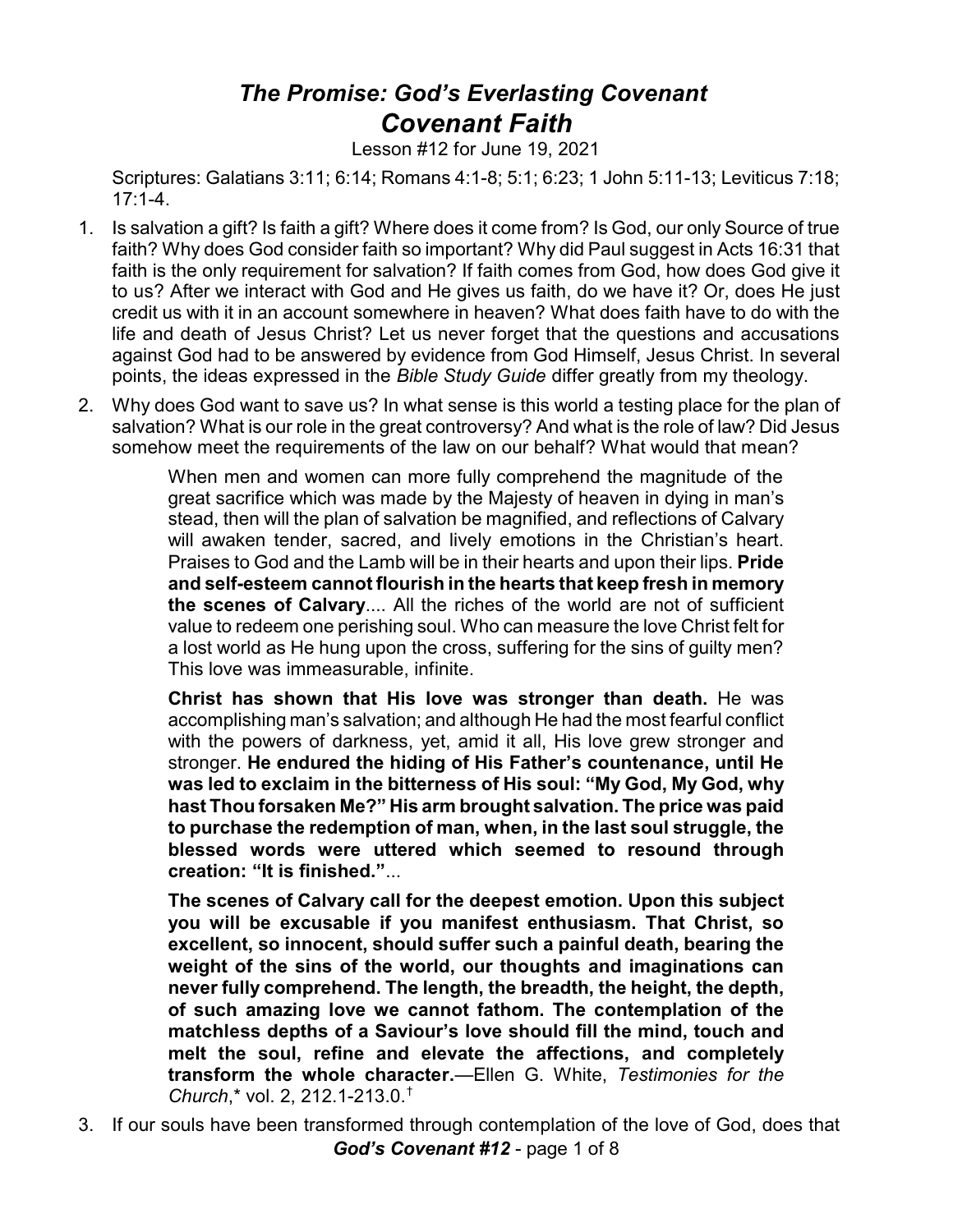suggest that there is a real change in us?

- **Galatians 6:14**: As for me, however, **I will boast only about the cross of our Lord Jesus Christ; for by means of his cross the world is dead to me, and I am dead to the world**.—American Bible Society. (1992). *The Holy Bible: The Good News Translation*\* (2nd ed., Galatians 6:14). New York: American Bible Society. †
- 4. Try to imagine how that statement sounded to the people to whom Paul was writing! The cross was supposed to be the most humiliating form of death used on those who were regarded as traitors to the Roman government. Was Paul crazy?

**1 Peter 1:18-19**: <sup>18</sup> You know that you were **ransomed** from the futile ways inherited from your ancestors, not with perishable things like silver or gold, <sup>19</sup> but with the precious blood of Christ, like that of a lamb without defect or blemish.—*The Holy Bible: New Revised Standard Version*.\* (1989). (1 Peter 1:18-19† ). Nashville: Thomas Nelson Publishers.

5. So, what did Peter mean when he said we "were ransomed"?

In contrast, Christ **ransomed** us from the slavery of sin and its final fruit, which is death, but He did it with His "precious blood," His substitutionary and voluntary death on Calvary. Again, this is the foundation of all the covenants: without it, the covenant becomes null and void, because God could not have justly fulfilled His end of the deal, which is the gift of eternal life bestowed upon all who believe.—*Adult Sabbath School Bible Study Guide*\* † for Monday, June 14.

- 6. Why is that? Was it because God was incapable of fulfilling His end of the deal? Or, was He just unwilling to do so? The truth is that Jesus demonstrated the truth about God, His character, His love, and how He chooses to run His government on love. No one else could answer the questions that had been raised by Satan in the great controversy. No one else could refute Satan's accusations against God. Satan's accusations were against and about God Himself, and thus, they must be answered by God Himself.
- 7. Notice what Paul and John have told us about sin, its results, and the results of having a true relationship with Jesus Christ.
	- **Romans 6:23**: For **sin pays its wage—death**; but God's free gift is eternal life in union with Christ Jesus our Lord.—*Good News Bible*.\*†
	- **1 John 5:11-13:** <sup>11</sup>The testimony is this: God has given us eternal life, and this life has its source in his Son. **<sup>12</sup>Whoever has the Son has this life; whoever does not have the Son of God does not have life.** <sup>13</sup> I am writing this to you so that you may know that you have eternal life—you that believe in the Son of God.—*Good News Bible*.\*†
- 8. How do you understand the following words?

Only Someone who is equal to God Himself, in whom life exists unborrowed and underived and eternal, could have paid **the ransom required to free us from the debt owed to the law**. This is how all the covenant promises are fulfilled; this is how we have the promise of eternal life, even now; this is how we have been ransomed from sin and death.—*Adult Sabbath School Bible Study Guide*\* for Monday, June 14.†

9. So, who decided how serious this debt was? And what should be paid?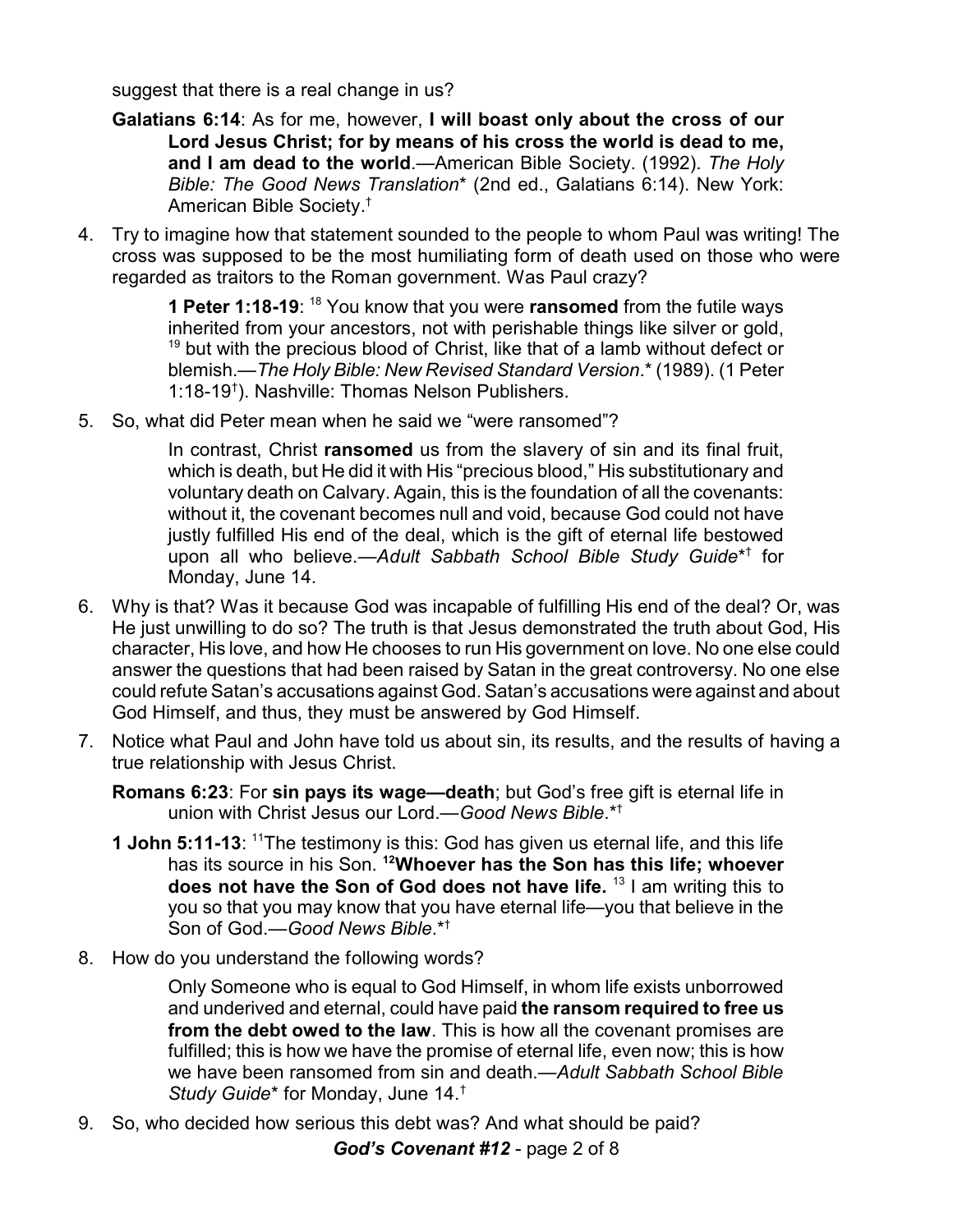10. In Scripture Abraham was regarded as the ultimate example of faith.

**Genesis 15:6**: Abram put his trust in the LORD, and because of this the LORD was pleased with him and accepted him.—*Good News Bible*.\*

- 11. Was it foolish for Abraham to believe God's promise of a son by Sarah when Abraham was 100 and when Sarah was 90 and beyond having children? Does the ability to believe outlandish things which are promised by God, mean that we have real faith? Why was Abraham credited with/accounted as righteous? Was it true that even under very difficult circumstances which seemed impossible, he did what was right in obedience to God's commands?
- 12. What actually saves us? If righteousness is by faith and justification is by faith and sanctification is by faith, clearly, **it is faith that is the key**. So, what exactly is the role of faith? And how is it "imputed" to us? **Does God declare us righteous when we aren't really? Would that be a theological lie?** Was Abraham really the friend of God? Or, wasn't he? After his sin with Bathsheba, David wrote two psalms (Psalm 32 & Psalm 51) that speak about these issues. Paul referred to David's words in Romans 4:1-8.
	- **Romans 4:1-8**: <sup>1</sup>What shall we say, then, of Abraham, the father of our race? What was his experience? <sup>2</sup>If he was put right with God by the things he did, he would have something to boast about—but not in God's sight. <sup>3</sup>The scripture says, "Abraham believed God, and because of his faith God accepted him as righteous." <sup>4</sup>Those who work are paid wages, but they are not regarded as a gift; they are something that has been earned. <sup>5</sup>But those who depend on faith, not on deeds, and who believe in the God who declares the guilty to be innocent, it is this faith that God takes into account in order to put them right with himself. <sup>6</sup>This is what David meant when he spoke of the happiness of the person whom God accepts as righteous, apart from anything that person does:

<sup>7</sup>"Happy are those whose wrongs are forgiven,

whose sins are pardoned!

<sup>8</sup> Happy is the person whose sins the Lord

will not keep account of!"—*Good News Bible*.\* [This quotes Psalm 32:1-2.]‡

Looking again at Genesis 15:6, we can see that various translations have rendered the term as "counted" (Hebrew, *chashab*) or "reckoned" or "credited" *(RSV, NIV)* or "accounted."

The same term is employed in other texts in the books of Moses. A person or a thing is "reckoned," or "regarded," as something that person or thing is not. For instance, in Genesis 31:15, Rachel and Leah affirm that their father "reckons" ("regards" or "counts") them as strangers, although they are his daughters. The tithe of the Levite is "reckoned" ("regarded" or "counted") as if it were the corn of the threshing floor, although it is obviously not the corn *(Num. 18:27, 30, NIV)*.—*Adult Sabbath School Bible Study Guide*\* for Wednesday, June 16.<sup>§</sup>

13. Do you agree with the following statement from our Bible study guide?

**God is accounting the sinner as righteous, although the individual is actually unrighteous.**—*Adult Sabbath School Bible Study Guide*\* for Wednesday, June 16. $^\dagger$  [Is this a theological lie?] $^\ddagger$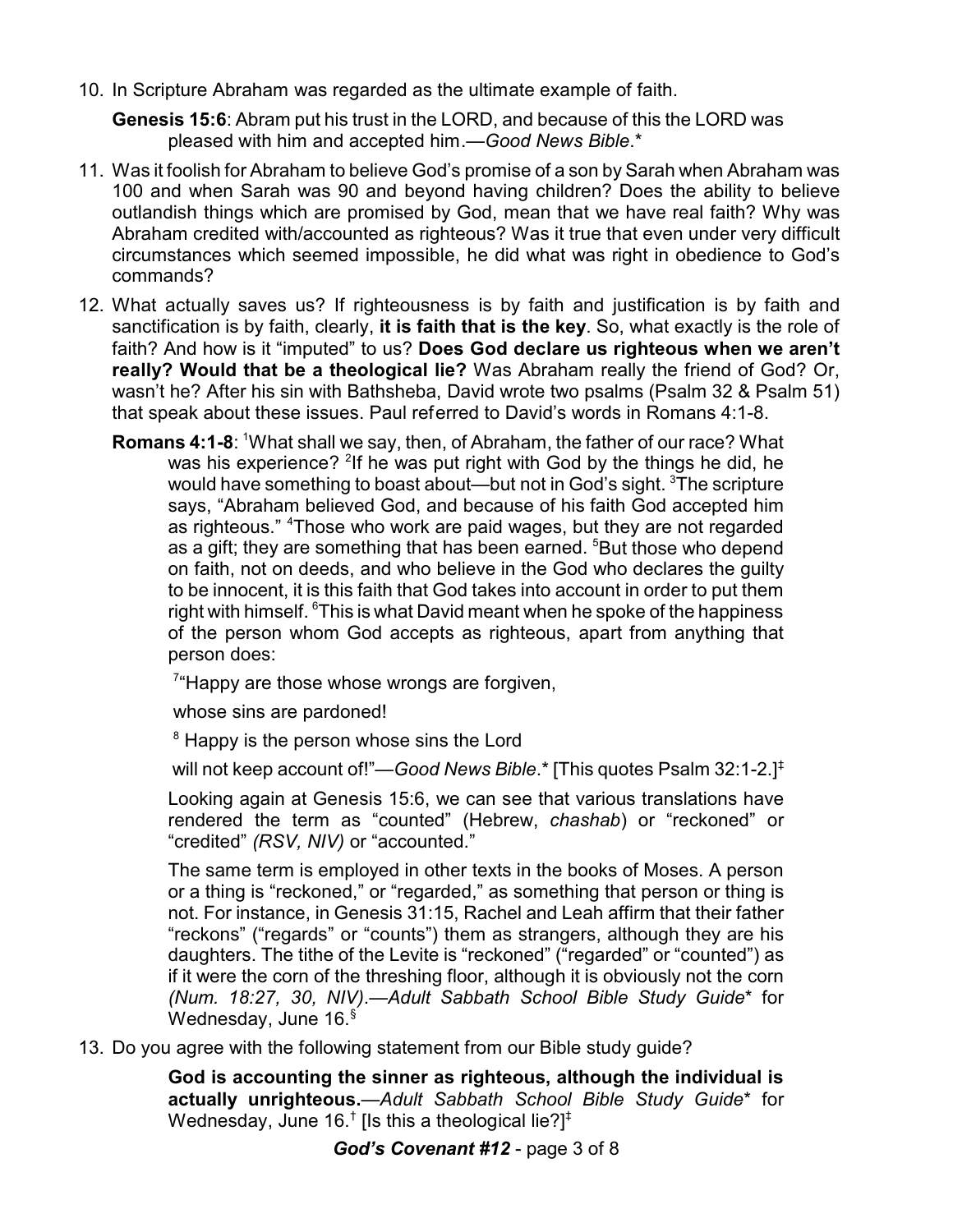14. Can a truth-telling God who gave us the ninth commandment really call us righteous?

**This great truth, that of being declared righteous, not because of any act that we can do but only because of faith in what Christ has done for us, is the essence of the phrase "righteousness by faith." Yet, it is not that our faith itself makes us righteous; rather, faith is the vehicle by which we obtain the gift of righteousness. This, in essence, is the beauty, the mystery, and the glory of Christianity. All that we believe as Christians, as followers of Christ, finds an important root in this wonderful concept. Through faith, we are accounted righteous in the sight of God. All else that follows–obedience, sanctification, holiness, character development, love–stems from this crucial truth.**—*Adult Sabbath School Bible Study Guide*\* for Wednesday, June 16.†

15. **Are we really changed by faith**?

**All true obedience comes from the heart. It was heart work with Christ. And if we consent, He will so identify Himself with our thoughts and aims, so blend our hearts and minds into conformity to His will, that when obeying Him we shall be but carrying out our own impulses. The will, refined and sanctified, will find its highest delight in doing His service. When we know God as it is our privilege to know Him, our life will be a life of continual obedience. Through an appreciation of the character of Christ, through communion with God, sin will become hateful to us.**—Ellen G. White, *The Desire of Ages*\* 668.3.† [Doesn't that sound like someone who is really changed? This is a process. God does it for those who trust Him and invite Him to change their lives. $]^{+}$ 

16. So, we are left with one great question: How are we to get the righteousness of Christ? Does it become ours? Or, is it just credited to us? Second Corinthians 3:18 says that by beholding we become changed. Is that really true?

**Romans 5:1**: [What does justification have to do with peace?] Now that **we have been put right with God through faith**, we have peace with God through our Lord Jesus Christ.—*Good News Bible*.\*†‡

- 17. So, how does faith accomplish that fantastic transformation?
- 18. What can we actually do to strengthen our faith? The only thing we can do to strengthen our relationship with God is to improve our faith. What is faith? As we have noted before, based on all of Scripture, a biblical definition of faith stated so well, so many times by one of God's best modern friends, Dr. A. Graham Maxwell, is as follows:

*Faith* **is just a word we use to describe a relationship with God as with a Person well-known. The better we know Him, the better the relationship may be. [We cannot say "will be" because we remember the story of Lucifer!]**

*Faith* **implies an attitude toward God of love, trust, and deepest admiration. It means having enough confidence in God based on the more-than-adequate evidence revealed to be willing to believe what He says as soon as we are sure He is the One saying it, to accept what He offers as soon as we are sure He is the One offering it, and to do what He wishes as soon as we are sure He is the One wishing it, without**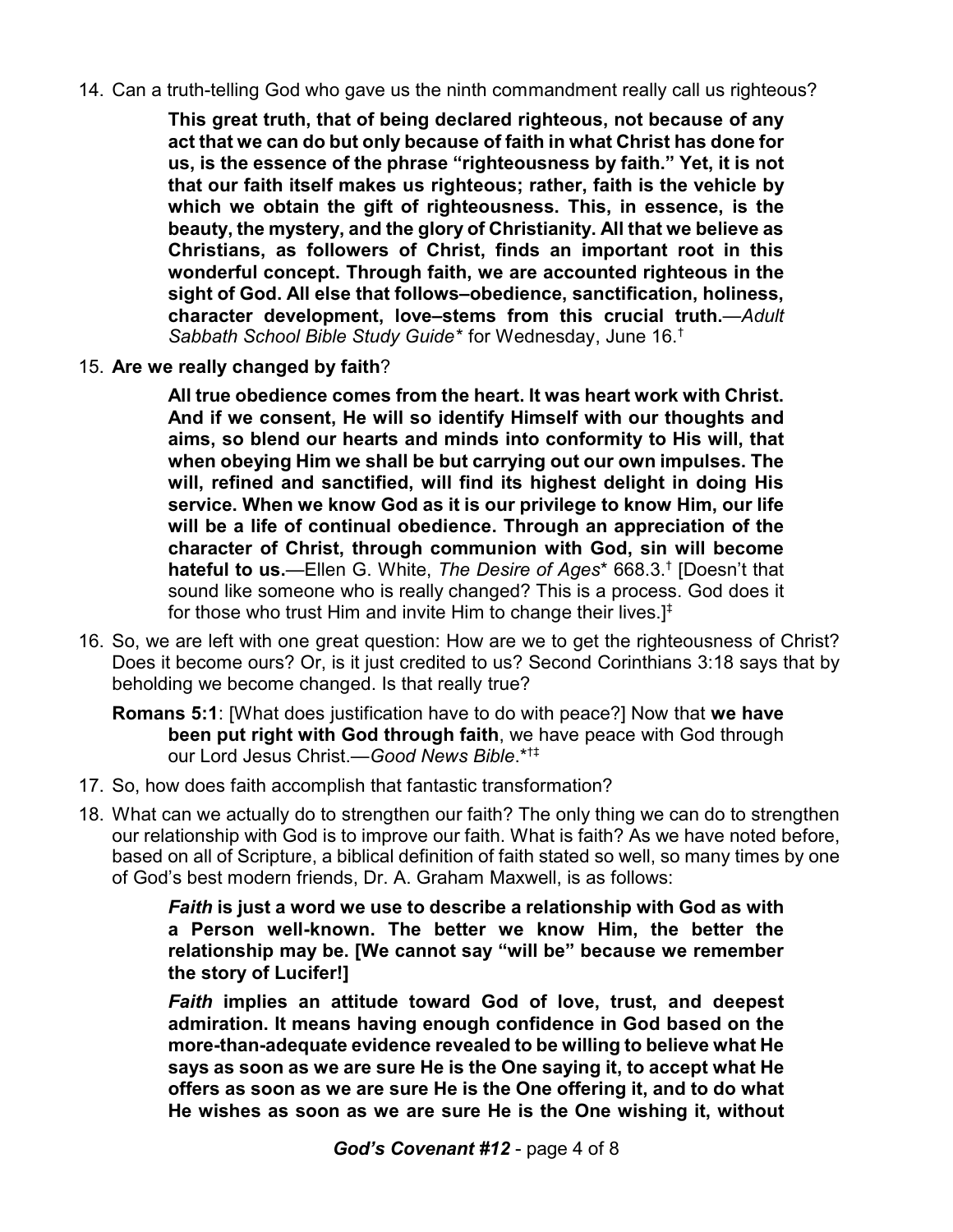**reservation, for the rest of eternity. Anyone who has such faith would be perfectly safe to save. This is why faith is the only requirement for heaven. [See Acts 16:31. Compare Romans 14:23.]**

*Faith* **also means that, like Abraham, [Genesis 18:22-33] [Job, (Job 42:7- 8)] and Moses, [Exodus 32:5-14; Numbers 14:11-25] God's friends, we know God well enough to reverently ask Him, "Why?"—[Sentence in brackets was also stated parenthetically many times by Dr. Maxwell.** *Job* **and Bible citations in brackets are added.**] ‡

Notice these words from Ellen White.

The only way in which he [the sinner] can attain to righteousness is through faith. By faith he can bring to God the merits of Christ, and the Lord places the obedience of His Son to the sinner's account. Christ's righteousness is accepted in place of man's failure, and God receives, pardons, justifies, the repentant, believing soul, **treats him as though he were righteous**, and loves him as He loves His Son. **This is how faith is accounted righteousness; and the pardoned soul goes on from grace to grace, from light to a greater light.**—Ellen G. White, *Selected Messages*,\* Book 1, 367.1.†‡ Compare *6SDABC* 1073.8.

When through repentance and faith we accept Christ as our Saviour, the Lord pardons our sins, and remits the penalty prescribed for the transgression of the law. The sinner then stands before God as a just [righteous] person; he is taken into favor with Heaven, and through the Spirit has fellowship with the Father and the Son.

Then there is yet another work to be accomplished, and this is of a progressive nature. The soul is to be sanctified through the truth. And this also is accomplished through faith. For it is only by the grace of Christ, which we receive through faith, that **the character can be transformed**.—Ellen G. White, *Selected Messages*,\* Book 3, 191.2-3.†‡

- 19. We still do need to remember that "faith works!"
	- **James 2:17-18:** <sup>17</sup>So it is with faith: if it is alone and includes no actions, then it is dead.

<sup>18</sup> But someone will say, "One person has faith, another has actions." My answer is, "Show me how anyone can have faith without actions. I will show you my faith by my actions."—*Good News Bible*.\*

- **Romans 16:26**: Now, however, that truth has been brought out into the open through the writings of the prophets; and by the command of the eternal God it is made known to all nations, so that all may believe and obey.—*Good News Bible*.\*
- 20. But, if we are saved because of something that happens in the books of heaven, something that is credited to us, couldn't God just credit everyone (by bookkeeping) and save all of us?
- 21. So, what is the meaning of *substitution* in this whole process?

No matter what we do, our human nature is sinful and unworthy in comparison to the purity of God's righteousness. By accepting Christ's substitutionary death for us through the covenant, we can stand worthy in the *God's Covenant #12* - page 5 of 8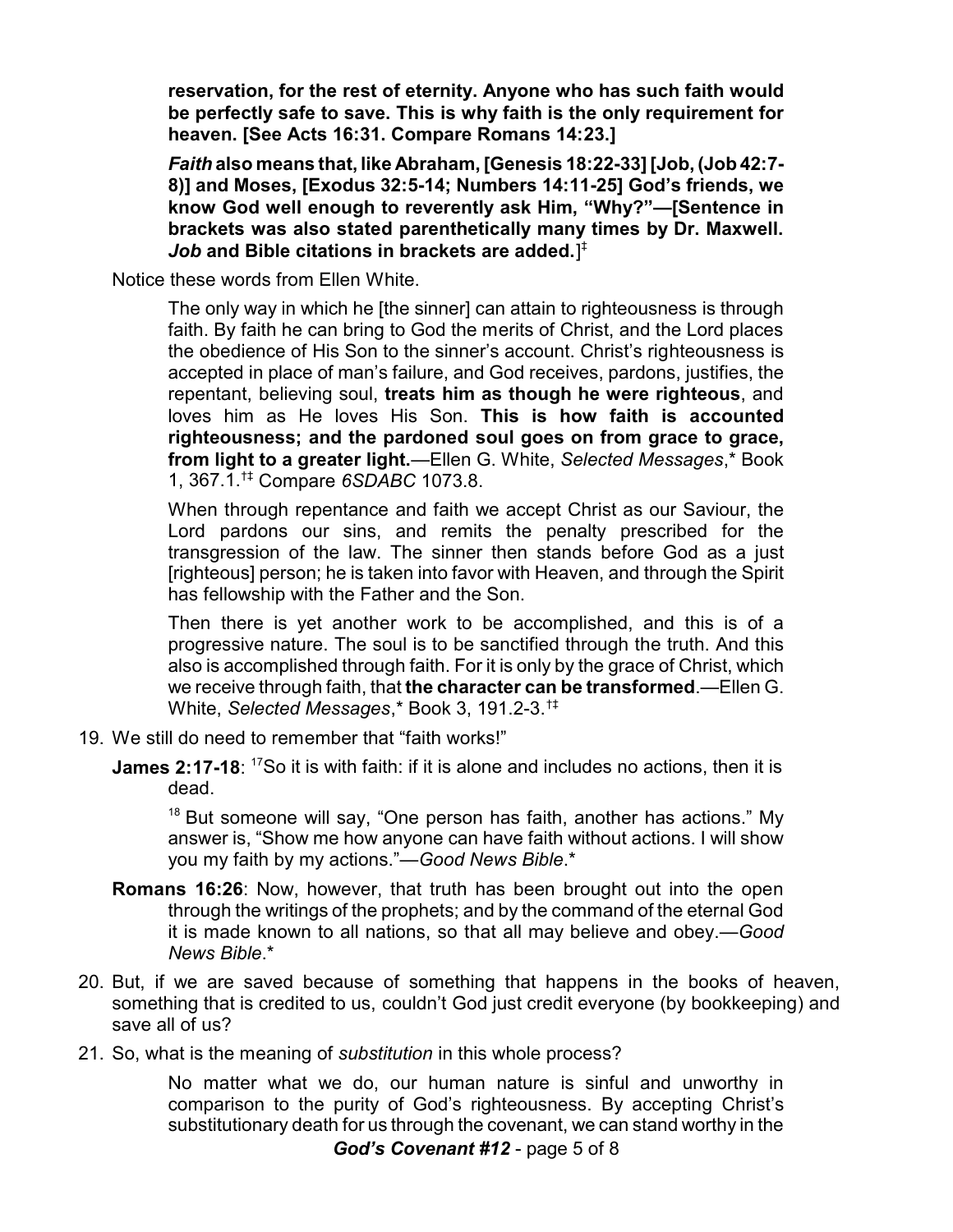sight of God. And however much God cleanses us, changes us, molds us into reflections of His image, we must always have Jesus as our perfect Substitute. This is the essence of the gospel and our great hope, our covenantal hope.—*Adult Teachers Sabbath School Bible Study Guide*\* 158.

22. Our Bible study guide suggests that in order for the new covenant to be ratified, blood had to be shed. Why must blood be shed in order to have a covenant?

> Their plight is serious indeed. They cannot cleanse themselves of sin (Prov. 20:9), and no deeds of law will ever enable them to stand before God justified (Rom. 3:20; Gal. 2:16). Hence the atonement, to accomplish for sinners what needed to be done, had to be made by someone else in their behalf. Christ is utter self-giving, even in death. He is the means of our return to God. Through Him we have access to the Father (Eph. 2:18), an access to be appropriated by faith (Eph. 3:12), faith in Him "whom God put forward as an expiation by his blood, to be received by faith" **(Rom. 3:25)**.—Dederen, R. "Christ: His Person and Work," (2001). *Handbook of Seventh-Day [sic] Adventist Theology*\* (electronic ed., Vol. 12, pp. 174–175). Hagerstown, MD: Review and Herald Publishing Association.†‡

- 23. Romans 3:25-26 is supposed to tell us how righteousness is received by faith.
	- **Romans 3:25-26**: 25–26God offered him, so that **by his blood** [Footnote: 3.25-26 *by his blood*; or *by his sacrificial death*.] **he should become the means by which people's sins are forgiven through their faith in him**. **God did this in order to demonstrate that he is righteous**. In the past he was patient and overlooked people's sins; but in the present time he deals with their sins, **in order to demonstrate his righteousness**. In this way **God shows that he himself is righteous** and that **he puts right everyone who believes in Jesus.**—*Good News Bible*.\*†‡§
- 24. Often, people regard the Old Testament as a time of great legalism. But, Genesis 15:6 tells us that Abram before he became Abraham was the quintessential example of faith!

How amazing that the Old Testament, often viewed as the ultimate example of what legalism is all about, is really the foundational expression of the covenant promise of salvation by faith. Back in Genesis 15:6, we can see this in the famous verse: "And he believed in the LORD, and He accounted it to him for righteousness" *(NKJV)*. This, of course, in talking about Abram (not yet Abraham). The Hebrew is clear: Abram believed "in" the Lord; that is, he not only believed that He existed, but he also believed His promises, even the ones that seemed impossible, such as that he would one day father a great nation. [As one child has said: "Faith is believing what you know ain't so!"]

What about other promises of God that seem impossible? Such as that we, though sinners, can be accounted righteous, and even made righteous, in His sight? Talk about belief in the impossible!

[Famous preachers and theologians in the past have made some fantastic statements and claims about faith.]

"Faith eats her manna and leaves not a morsel for worms to breed in. . . . "The faith of Abraham could lead strings of camels and flocks of sheep away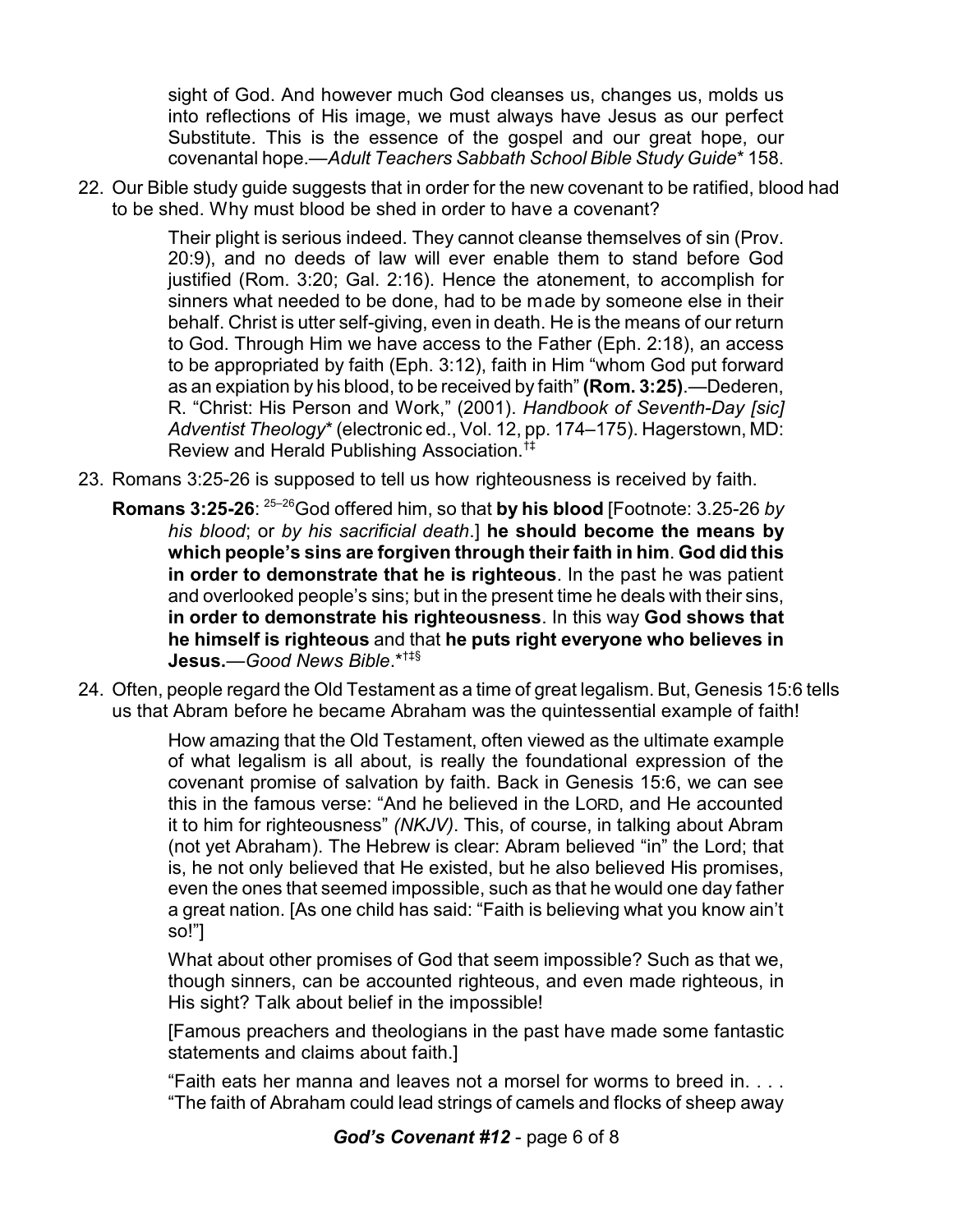from Haran to Canaan. His was the faith which could drive the tent-pin into a foreign soil, or roll up the canvas. . . .

"It is a practical, active, living, week-day, every-day faith. I will speak very broadly and plainly, and say we need a bread-and-cheese faith, . . . a faith which believes that God who feeds the ravens will send us our daily bread; a faith . . . that . . . does not live in the region of fiction."—Charles Spurgeon, "Hearken and Look," *Spurgeon's Expository Encyclopedia*, vols. 1, 2 (Grand Rapids, MI: Baker Books, 1996), pp. 43, 47, 48. *(See Isa. 51:2.)*—*Adult Teachers Sabbath School Bible Study Guide*\* 158-159.‡§

25. So, when it comes down to punch time, what has God risked?

"How can Divinity risk so much in behalf of humanity? How can God declare completeness (perfection) for people who, though in process, have not fully attained? How can He declare as accepted persons who by nature are unacceptable? How can the Godhead risk Their reputation by extending such daring grace?

"The answer is threefold. [God is looking for progress, not perfection!]

"First, God does so because He accepts our sincere prayers and efforts toward spiritual maturity as perfection. . . . [God sees that as progress.]

"Second, Christ is able to take such action because the faith that He sees in us is not really ours; it is His. He sees His faith in us and honors that faith. It is ours in that we are the repositories of His love, the objects of His grace. But it is His because saving faith is of divine, not human, origin. . . .

"Third, God acts with such confidence because in the final analysis it is not on us that the Father focuses; it is on the righteousness of Christ's robe that covers us."—Calvin Rock, *Seeing Christ: Windows on His Saving Grace*, pp. 158, 159.—[as quoted in *Adult Teachers Sabbath School Bible Study Guide*\* 159; remember the description of the judgment in Zechariah 3:1-5].‡§

26. All of this raises the question that is so often asked: "Are you saved?" Can we give a definitive answer to that? *To save* or *salvation* are words from the Greek word *sozo*. *Sozo* is a verb. And what does it mean? **Remember that the word** *sozo* **or** *to save* **in Greek, also means** *to heal***.** Can we actually be healed?

> Different faiths view salvation in different ways. The Baptists place salvation in the past. It is an event that took place at the cross. All sins were forgiven at that point. People who believe in predestination put salvation at the "Holy Council," where certain people were appointed to be saved or lost. Roman Catholics place salvation in the future, after a person who dies believing in Jesus is purified in purgatory. These are punctiliar views of salvation, meaning that salvation takes place at one point in time.

> Seventh-day Adventists, however, have a linear view of salvation. Salvation has a past, present, and a future. **It is a process**–a series of divine acts and human responses.—*Adult Teachers Sabbath School Bible Study Guide*\* 160.†

27. In light of all that God has done for us under the watchful eye of the entire universe–God's government is totally transparent,–what have we been told about God's attitude toward human beings?